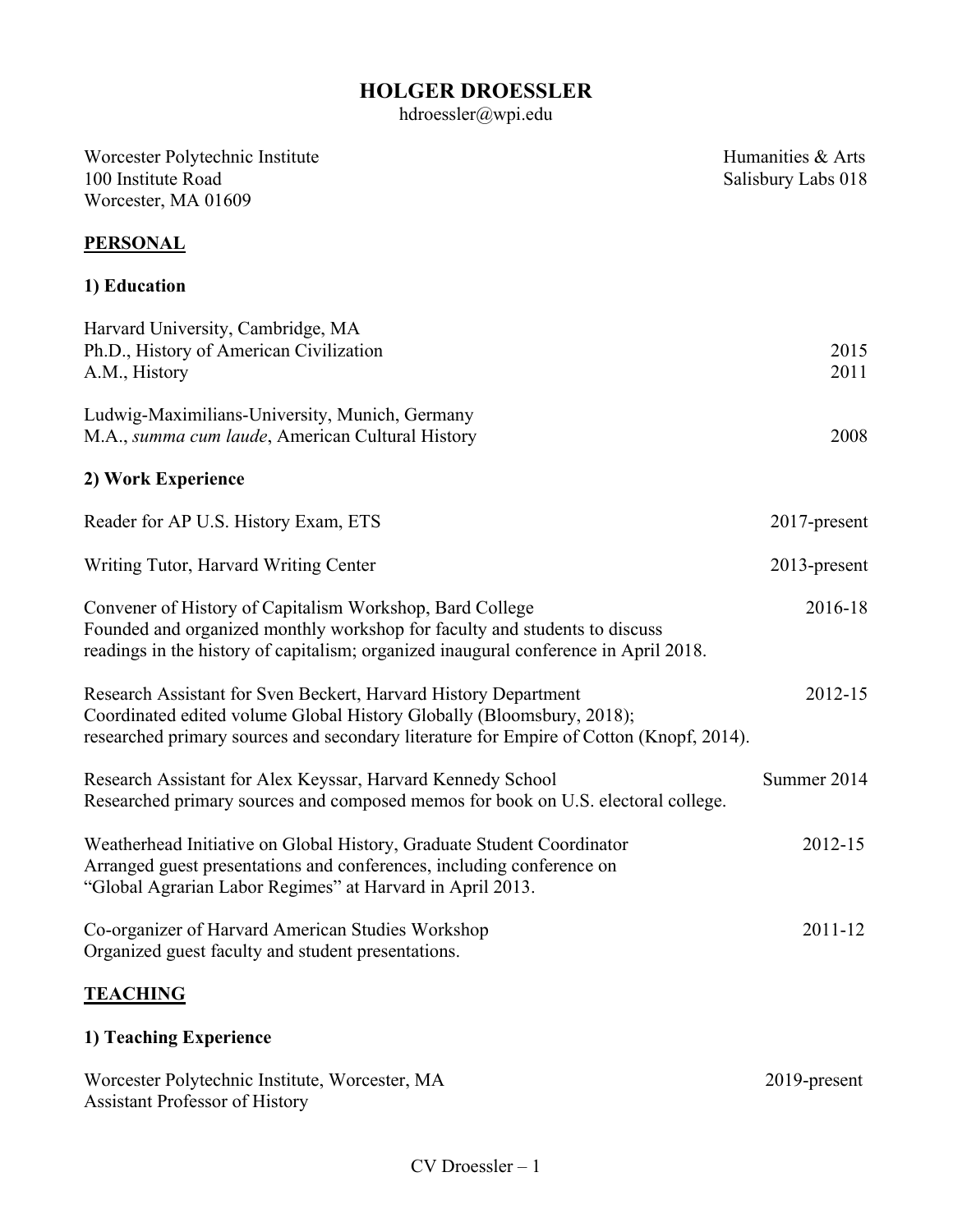| Smith College, Northampton, MA<br>Lecturer in History                            | 2018-19 |
|----------------------------------------------------------------------------------|---------|
| Bard College, Annandale-on-Hudson, NY<br>Visiting Assistant Professor of History | 2016-18 |
| Tufts University, Medford, MA<br>Lecturer, Department of History                 | 2015-16 |
| Harvard University, Cambridge, MA<br>College Fellow in U.S. History              | 2015-16 |

#### **2) Teaching Innovations at WPI**

| B21 | $HU$ 3900 Hiphop (12/12 students) |  |  |
|-----|-----------------------------------|--|--|
|     |                                   |  |  |

- D21 HI 2914 Capitalism and Its Discontents (21/20 students)
- B20 HI 3344 Pacific Worlds (10/20 students)

## **3) Courses Taught at WPI**

- C22 HI 2314 U.S. History, 1877-1920 (49/50 students)
- B21 HU 3900 Hiphop (12/12 students)
- B21 HI 2316 20<sup>th</sup>-Century USFR  $(51/50$  students)
- A21 HI 1313 United States & Territories (25/25 students)
- D21 HU 3900 Oceans (13/12 students)
- D21 HI 2914 Capitalism and Its Discontents (21/20 students)
- C21 HI 2314 U.S. History, 1877-1920 (50/50 students)
- B20 HU 3900 Working (12/12 students)
- B20 HI 3344 Pacific Worlds (10/20 students)
- A20 HI 1313 United States & Territories (25/25 students)
- D20 HU 3900 Oceans (14/12 students)
- D20 HI 2316 20<sup>th</sup>-Century USFR (49/50 students)
- C20 HU 3900 Working (9/12 students)
- C20 HI 3341 Decolonial Thought & Practice (5/20 students)
- A19 HI 1313 U.S. Empire and Technology (27/25 students)

#### **4) Undergraduate Projects Advised at WPI**

none

#### **5) Graduate Theses Advised at WPI**

none

#### **6) Independent Studies at WPI**

- C22 HI 3999 USFR in MENA (1 graduate student)
- B20 HI 3999 Colonialism & Sexuality (1 undergraduate student)
- C20 HI 3999 War Workers (1 undergraduate student)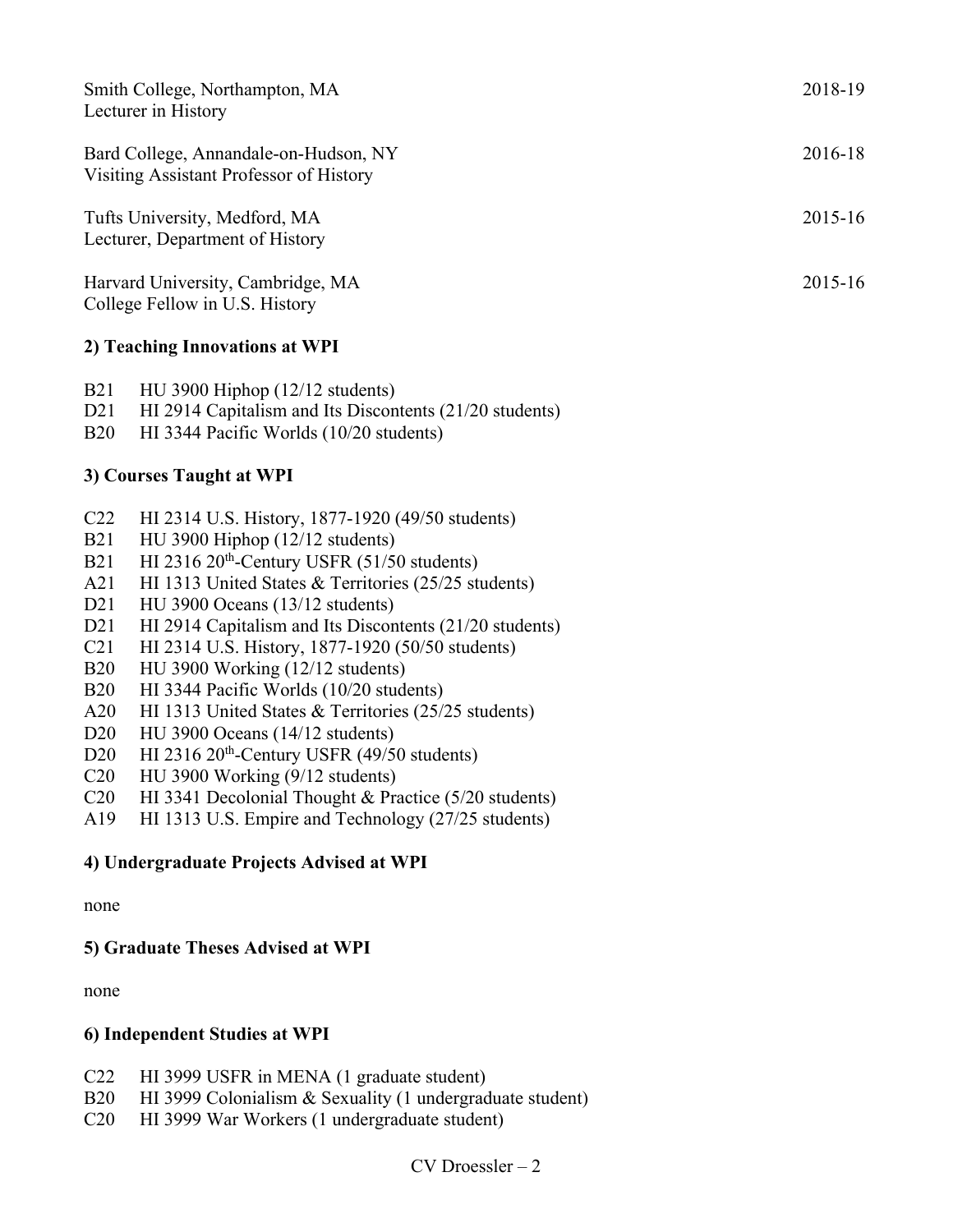## **7) Academic Advising at WPI**

none

## **8) Teaching Honors and Awards**

| Certificate of Teaching Excellence, Bok Center, Harvard   | 2015 |
|-----------------------------------------------------------|------|
| History Prize Instructorship, History Department, Harvard | 2013 |

## **SCHOLARSHIP**

#### **1) Books**

*Coconut Colonialism: Workers and the Globalization of Samoa* (Cambridge, MA: Harvard University Press, 2022).

## **2) Book Chapters**

"Changes on the Plantation: An Environmental History of Colonial Samoa." In: *Migrant Ecologies: Environmental Histories of the Pacific*, edited by Edward Melillo and Ryan T. Jones (under contract with University of Hawai'i Press, tbp Dec. 2022).

"Afrodeutsche 'Besatzungskinder' im Nachkriegsdeutschland: Ein Interview mit Willi Meiler." In: *The Black Diaspora and Germany/Deutschland und die Schwarze Diaspora*, edited by BDG Network, 144- 158. Münster, Germany: edition assemblage, 2018.

"Colonialism by Deferral: Samoa Under the Tridominium, 1889-1899." In: *Rethinking the Colonial State* (*Political Power and Social Theory*, Vol. 33), edited by Søren Rud and Søren Ivarsson, 203-224. Bingley, UK: Emerald, 2017.

"Epeli Hau'ofa." In: *Encyclopedia of Imperialism and Anti-Imperialism*, edited by Zak Cope and Immanuel Ness, 55-58. London, UK: Palgrave Macmillan, 2015 (2nd Edition, 2020).

"Germany's El Dorado in the Pacific: Metropolitan Representations and Colonial Realities, 1884-1914." In: *Imperial Expectations and Realities: El Dorados, Utopias, and Dystopias*, edited by Andrekos Varnava, 105-124. Manchester, UK: Manchester University Press, 2015.

"Performing Scientificity: Race, Science, and Politics in the United States and Germany after the Second World War." In: *Black Knowledges/Black Struggles: Essays in Critical Epistemology*, edited by Jason R. Ambroise and Sabine Broeck, 145-169. Liverpool, UK: Liverpool University Press, 2015.

"Leonardo Ortíz." In: *Encyclopedia of Blacks in European History and Culture*, edited by Eric Martone, 397-398. Westport, CT: Greenwood Press, 2009.

#### **3) Articles in Peer-Reviewed Journals**

"Copra World: Coconuts, Plantations, and Cooperatives in German Samoa." In: *Journal of Pacific History*, Vol. 53, No. 4 (November 2018): 417-435.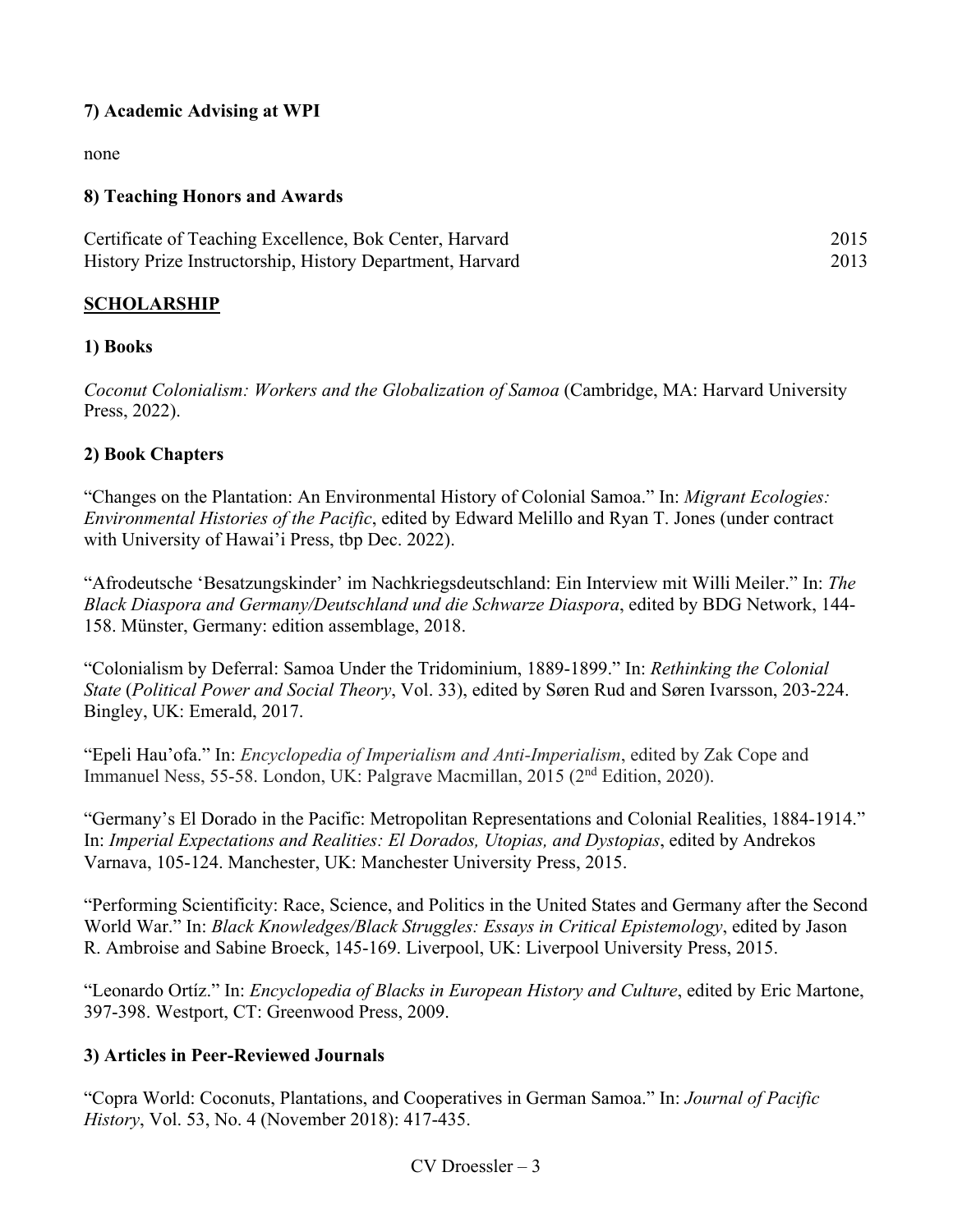"From A-Town to ATL: The Politics of Translation in Global Hip Hop Culture." In: *The Journal of Hip Hop Studies*, Vol. 2, No. 1 (Summer 2015): 100-116.

"Whose Pacific? U.S. Security Interests in American Samoa from the Age of Empire to the Pacific Pivot." *Pacific Asia Inquiry*, Vol. 4, No. 1 (Fall 2013): 58-65.

# **4) Book Reviews**

Vernadette Vicuña Gonzalez, Securing Paradise: Tourism and Militarism in Hawai'i and the Philippines (Durham, NC: Duke University Press, 2013). In: *Journal of Pacific History* 49:2 (2014), 239-240.

## **5) Fellowships and Grants**

| Postdoctoral Fellow, Dahlem Humanities Center, Berlin                          | Summer 2015 |
|--------------------------------------------------------------------------------|-------------|
| Graduate Society Dissertation Completion Fellowship, Harvard                   | 2014-15     |
| Term-Time Dissertation Research Grant, Warren Center, Harvard                  | Spring 2014 |
| Graduate Summer Research Fellowship in Global History, Harvard                 | Summer 2013 |
| GSAS Merit/Term-Time Research Award, Harvard                                   | Spring 2013 |
| Doctoral Fellowship, German Historical Institute, Washington, D.C.             | Fall 2012   |
| Graduate Student Affiliate, Weatherhead Initiative on Global History, Harvard  | 2012-15     |
| Graduate Student Affiliate, Center for European Studies, Harvard               | 2012-15     |
| Weatherhead Mid-Dissertation Fellowship, Harvard                               | Summer 2012 |
| GSAS Pre-Dissertation Summer Travel Fellowship, Harvard                        | Summer 2011 |
| Bavarian American Academy Fellowship, Gilder Lehrman Center, Yale              | Fall 2008   |
| Fulbright Scholarship, University of Massachusetts Amherst and Amherst College | 2006-07     |

#### **6) Professional Presentations**

Invited member for roundtable on "The After/lives of Pacific Plantations," at Association for the Social Anthropology of Oceania Annual Meeting, Portland, OR (January 2022).

"Servicing the Occupiers: Sex Work in the Vietnam War" at *Historicizing the Concept of Europe in Global History* Conference, European Labor History Network (ELHN) and COST Action "Worlds of Related Coercions in Work" (WORCK) at University of Vienna, Austria (September 2021).

"Coconuts and Coercion: Colonial Capitalism in German Samoa" at Virtual Conference *Colonial Capitalism in Action: The New Social and Economic History of German Colonialism* (May 2021).

"The Invisible Army: Third-Country Nationals and the U.S. Military in Iraq, 2003-Present," Labor and Working-Class History Association, Durham, NC (May 2019).

"War Workers: Pacific Islanders and the U.S. Military in WWII," Labor and Working-Class History Association, Seattle, WA (June 2017).

"Rethinking the Colonial State from the South Pacific: Euro-American Diplomats and Samoan Administrators, 1889-1899," Reanalyzing the Colonial State: Theoretical and Empirical Perspectives, workshop at University of Copenhagen (August 2016).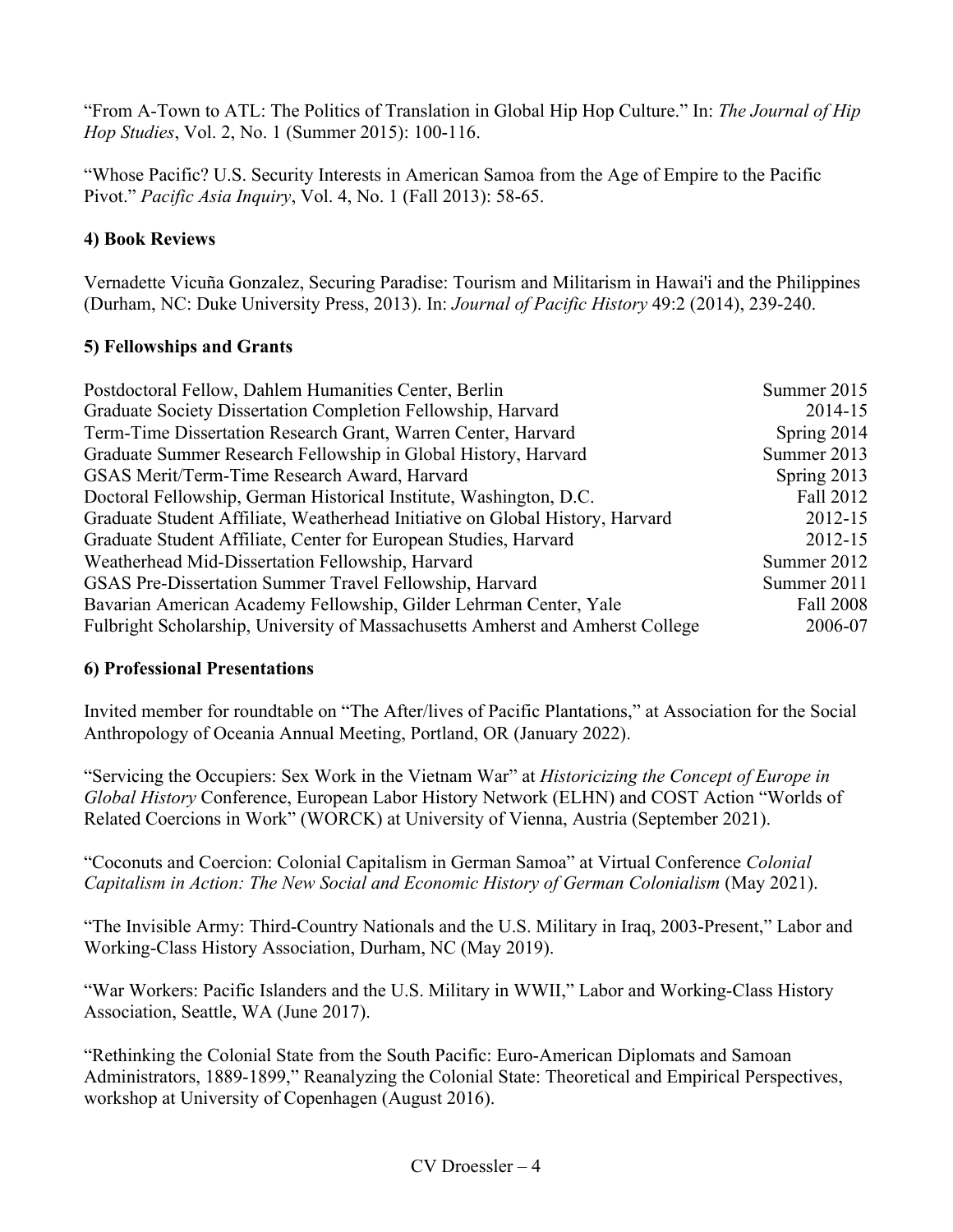"The Education of Miss Pepe: Samoan Nurses and the Politics of Colonial Care, 1900-1924," Circulation of (Post)Colonial Knowledge: A Transpacific History, 1800-1980, workshop at University of Zurich (March 2015).

"Coals for Empire: The Building of the U.S. Naval Station in American Samoa and the Roots of Anti-Colonial Resistance, 1899-1920," Labor and Empire Conference, UC Santa Barbara (November 2014).

"From Copra Hands to Casino Tourists: Chinese Workers and the Making of Empire in Samoa, 1903- 2013," Fourth European Congress on World and Global History, Paris (September 2014).

"Germany's El Dorado in the Pacific: Images and Realities, 1884-1914," Association for Asian Studies Conference, San Diego, CA (March 2013).

"Whose Pacific? U.S. Interests and Samoan Livelihoods from the Age of Empire to the Present," American Studies Association Conference, San Juan, Puerto Rico (November 2012).

""A Cable to Bring Peace': Telegraphic Imperialism in Samoa," Northeastern University Graduate Conference Empires and Technologies in World History in Boston (March 2012).

"'And God Has a Long Memory': Looking at Time in the Short Fiction of Edward P. Jones," CAAR Conference Black States of Desire: Dispossession, Circulation, Transformation, Paris (April 2011).

"Resistant Bodies: Towards an Analytics of the Body in African Diaspora Studies," Inaugural Workshop Transcending Diaspora: Whiteness, Performativity, and the Politics of the Body of the DFG Young Scholars Network Black Diaspora and Germany at the University of Muenster (December 2010).

"What Difference Does Difference Make? A Transatlantic Perspective on Policing Interracial Relationships in the United States and Germany," British Association for American Studies Conference, Nottingham, UK (April 2009).

"Searching for Order in the 'White Atlantic': Racism, Nationalism, and Interracial Relationships in the United States and Germany, 1877-1917," Brown Bag Series at the Gilder Lehrman Center, Yale University (December 2008).

"Afro-German Hiphop and the Construction of (Trans)National Identity in Postwar Germany: The Case of B-Tight's Der Neger," conference on Community Building and Identity Formation in the African Diaspora, Boston University (March 2007).

#### **7) Commentator/Chair for Academic Conferences**

Comment on "Thinking About the Future of Work" panel, NSF NRT Program on Future of Robots in the Workplace at WPI (May 2021).

Comment on Quito Swan (UMass Boston), "Rude Boy International: Sound Systems, Dancehall and Diasporas," Harvard International and Global History Seminar, Cambridge, MA (April 2021).

Comment for panel on Neoliberal Employment & Unemployment Labor at Digital Workshop *Neoliberalism in the Global South*, hosted by The Decolonization Group, Utrecht University, Netherlands (May 2021).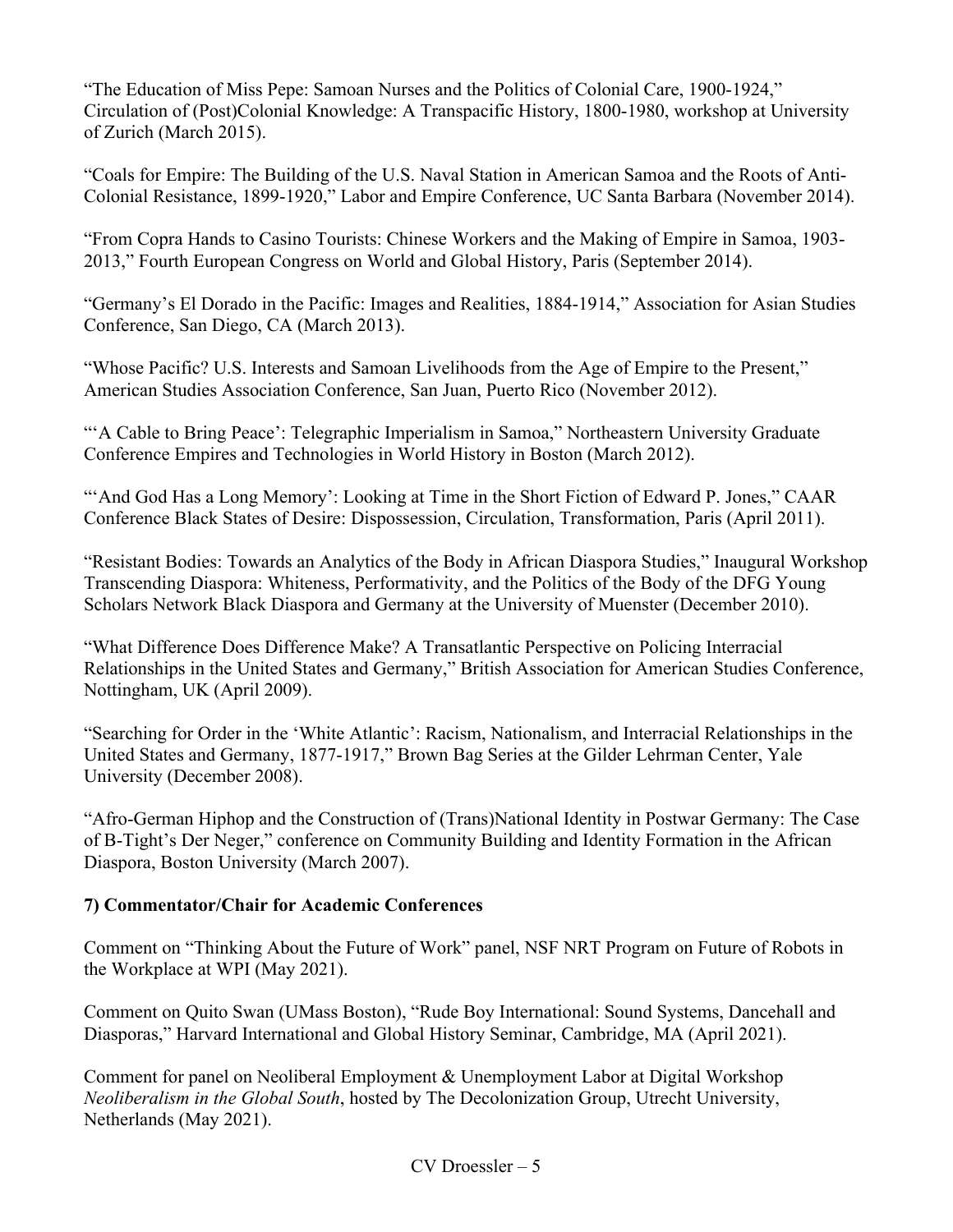Invited chair and commentator for panel on "American Empire on the Pacific: Whaling, Militarism, Addiction, and Tourism in the 19th and 20th Centuries," at Annual Meeting of American Historical Association, New Orleans, LA (February 2022).

## **8) Public Lectures**

Book Talks on *Coconut Colonialism*: Harvard Alumni for Oceania (Nov. 2021), University of Naples (Nov. 2021), Goethe-University Frankfurt am Main (Nov. 2021), Association for the Social Anthropology of Oceania (Jan. 2022), University of Augsburg (Feb. 2022)

"A Sea of Islands: An Introduction to the History of Oceania," keynote lecture at WPI Global School Oceania Hub launch event (Feb. 2021).

"Apia Calling: How the Telegraph Came to German Samoa," invited lecture at Goethe-Society, Auckland, New Zealand (August 2012).

#### **9) Editorial and Referee Services**

| Reviewer for <i>Labor History</i> (Routledge)                            | 2020-present |
|--------------------------------------------------------------------------|--------------|
| Reviewer for American Journal of Legal History (Oxford University Press) | 2019-present |

#### **10) Memberships and Offices in Professional Societies**

American Historical Association (AHA) Organization of American Historians (OAH) Society for Historians of U.S. Foreign Relations (SHAFR) Labor and Working-Class History Association (LAWCHA) German Research Foundation (DFG), Young Scholars Network "Black Diaspora and Germany" German Association for American Studies (DGfA)

#### **11) Scholarship in Progress**

*War Workers: How Foreigners Built the U.S. Military from the Civil War to Iraq* (second book manuscript, research in progress)

"Pacific Islanders and the U.S. Military in World War II" (journal article to be submitted for *Journal of American History*, summer 2022)

"Servicing the Occupiers: Sex Work in the Vietnam War" (journal article to be submitted for special issue on "Gender, War, and Coerced Labor," *Labor History*, spring 2022)

"Teaching U.S. Territories" (journal article to be submitted to AHA *Perspectives on History*, summer 2022)

#### **12) Scholarly Honors and Awards**

Obama Dissertation Prize 2015, Transnational American Studies Institute, Mainz, Germany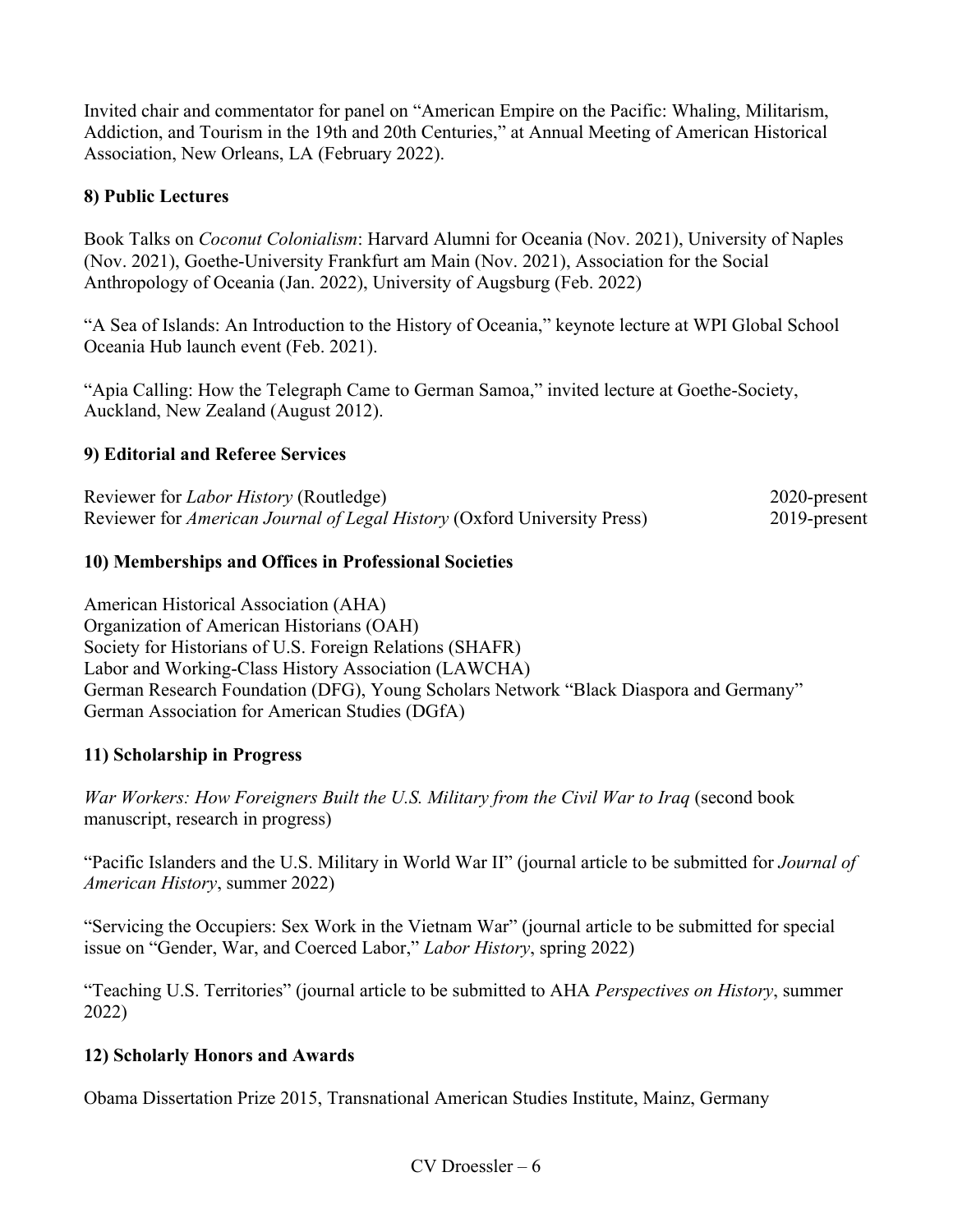## **13) Citations**

See attached document

## **14) Public Scholarship**

Twitter: @HolgerDroessler

"American Samoa has succeeded in fighting covid-19 while the U.S. government failed: Historical awareness can save lives." *Washington Post*, Made by History, July 27, 2020, <washingtonpost.com/outlook/2020/07/27/american-samoa-has-succeeded-fighting-covid-19-while-usgovernment-failed>.

| Co-Host of "New Books in History" podcast on New Books Network                        | 2020-present |
|---------------------------------------------------------------------------------------|--------------|
| American Samoa Affairs Editor at <i>Pasquines</i> (news website for U.S. territories) | 2020-present |

"The Life and Times of Taole: Whaling, Unfree Labor, and Lessons for U.S. History in the Pacific." *U.S. History Scene*, Jan. 2014 <ushistoryscene.com/article/taole-pacific>.

## **SERVICE**

#### **1) Service to the Profession**

none

#### **2) Service to WPI**

| Elected Member of Campus Hearing Board                                                                               | 2021-23         |
|----------------------------------------------------------------------------------------------------------------------|-----------------|
| Co-Founder of WPI Oceania Hub                                                                                        | $2021$ -present |
| Chair of HUA Class of 1879 Awards Committee<br>(honors excellent works in culminating project for HUA requirement)   | 2021            |
| Reader for President's IQP Awards<br>(honors IQPs with outstanding focus on science, technology, and societal needs) | 2020, 2021      |
| Member of HUA Class of 1879 Awards Committee<br>(honors excellent works in culminating project for HUA requirement)  | 2020            |
| 3) Service to the Community                                                                                          |                 |
| Member, Advisory Board, Clemente Program Worcester                                                                   | 2020-present    |
| Mentor, Big Brothers Big Sisters Massachusetts Bay                                                                   | 2013-15         |
| Member of Amnesty International                                                                                      | $2003$ -present |